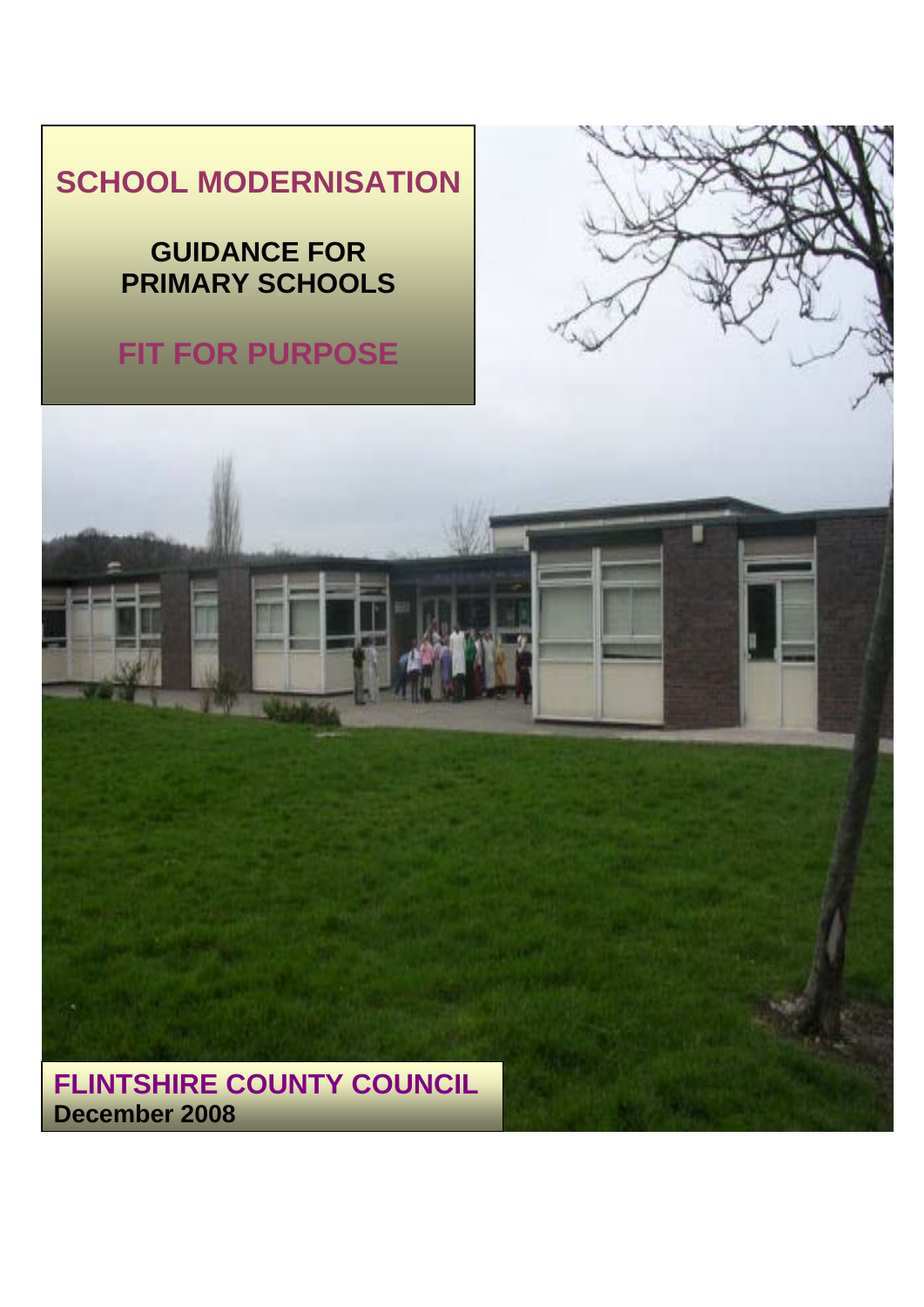## **CONTENTS**

## **SECTION PAGE**

| 1              | Background                   |                                               |                 |
|----------------|------------------------------|-----------------------------------------------|-----------------|
|                | 1.1                          | <b>Government Guidance</b>                    | 3               |
|                | 1.2                          | <b>The Flintshire Context</b>                 | 3               |
|                | 1.3                          | Fit for Purpose: Towards a Definition         | 3               |
|                | 1.4                          | Purpose of this Guidance                      | $\overline{4}$  |
|                | 1.5                          | Scope and Applicability of this Document      | 4               |
|                | 1.6                          | <b>Capacity Levels</b>                        | 4               |
|                | 1.7                          | Staff Numbers (Teaching and Learning Support) | 5               |
|                | 1.8                          | Use of Mobile Classrooms                      | 5               |
|                | 1.9                          | Safeguarding Children/Child Protection        | 5               |
|                | 1.10                         | Security                                      | 5               |
|                | 1.11                         | <b>DDA Compliance</b>                         | 6               |
|                | 1.12                         | Accommodation for Religious Diversity         | 6               |
|                | 1.13                         | Sustainability                                | 6               |
|                | 1.14                         | <b>Community Use</b>                          | 6               |
| $\overline{2}$ | The School Building          |                                               | $\overline{7}$  |
|                | 2.1                          | Learning Spaces/Classrooms                    | 7               |
|                | 2.2                          | <b>Specialist Practical Areas/Spaces</b>      | 7               |
|                | 2.3                          | <b>ICT Bases</b>                              | 8               |
|                | 2.4                          | <b>Halls and Studios</b>                      | 8               |
| 3              | Internal Non Teaching Spaces |                                               |                 |
|                | 3.1                          | Storage                                       | 9               |
|                | 3.2                          | <b>Staff and Administration</b>               | 10              |
|                | 3.3                          | <b>Staff and Administration Area</b>          | 11              |
|                | 3.4                          | <b>Staff Room</b>                             | 11              |
|                | 3.5                          | Learning Resource Areas                       | 12 <sub>2</sub> |
|                | 3.6                          | Library                                       | 12 <sub>2</sub> |
|                | 3.7                          | <b>Toilets and Personal Care</b>              | 12 <sub>2</sub> |
|                | 3.8                          | <b>Kitchen Facilities</b>                     | 13              |
|                | 3.9                          | Circulation                                   | 13              |
| 4              | <b>External Areas</b>        |                                               | 14              |
|                | 4.1                          | <b>Site Security</b>                          | 14              |
|                | 4.2                          | <b>Entrance Paths and Roads</b>               | 14              |
|                | 4.3                          | Car Parking and Drop Off                      | 14              |
|                | 4.4                          | <b>Playing Fields</b>                         | 15              |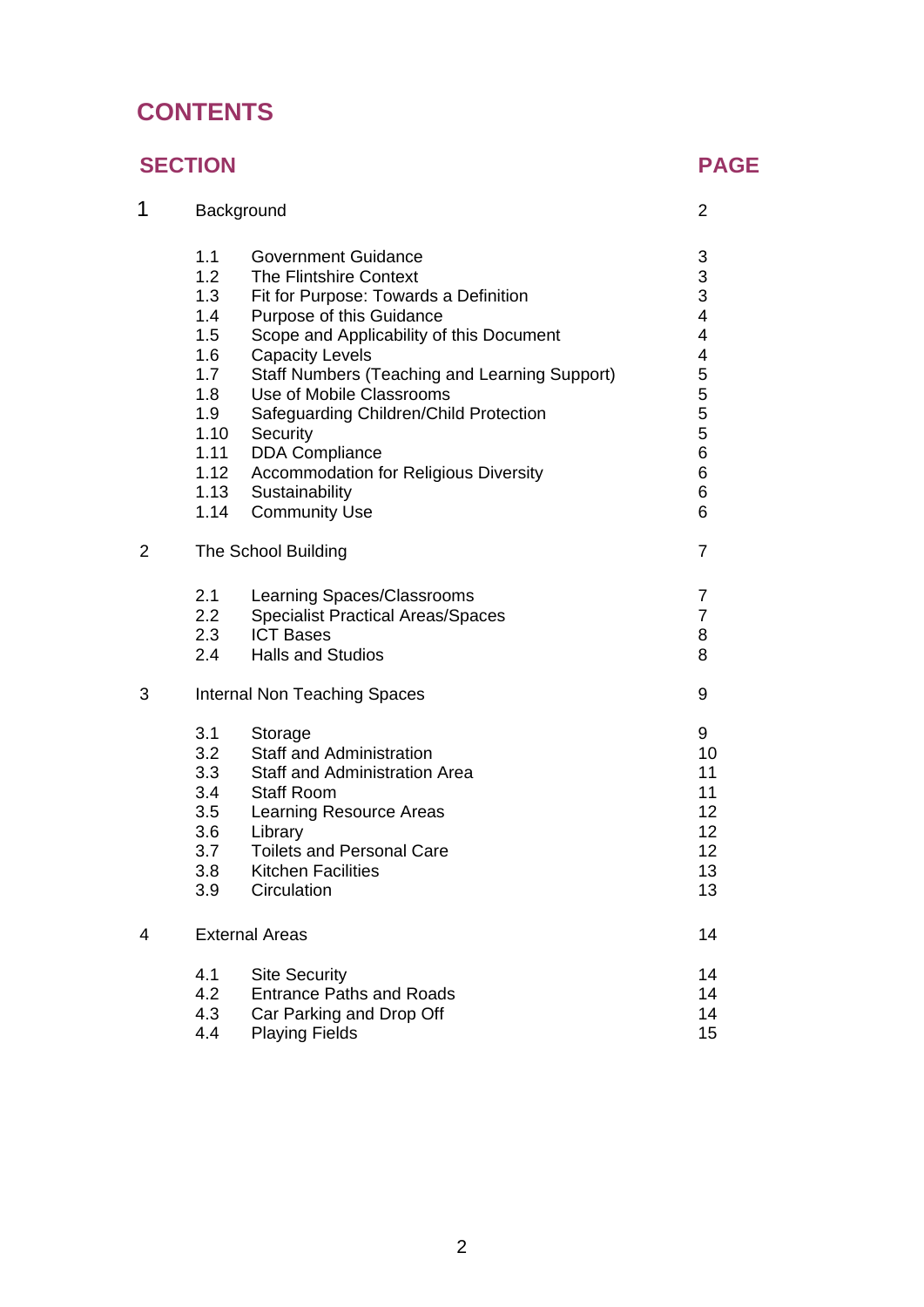## **1 BACKGROUND**

#### **1.1 Government Guidance 2006**

In October 2006 the Welsh Assembly Government issued a publication The Learning Country: Vision in to Action in which it requested that Local Authorities develop plans for capital investment in schools to take into account projected pupil numbers and the need to invest in school buildings. The planning aim is to deliver high quality education in environments that provide essential standards of accommodation and facilities which are appropriate for teaching and learning, now and into the future, and which can also provide appropriate facilities for community use.

Achieving this level of provision was described as being "Fit for Purpose".

#### **1.2 School Modernisation: The Flintshire Context**

In Flintshire there are a number of important factors that are central to the aim of modernising and organising schools. It is vital that our focus on Educational Standards is matched by provision of learning environments that are indeed 'Fit for Purpose'. It is important that we encourage and allow creative use of space to respond to the changing curriculum and pedagogy in our schools. It is also important that developments include and involve the wider community in the life and work of schools.

We must ensure that there are sufficient places for every child, and that the condition and quality of facilities and accommodation meets essential standards and where possible, introduces new modern learning spaces for learners and staff in schools.

Action should be taken to manage the supply of school places. The maintenance of unused school places must not prevent the investment in securing improvement of learning environments, including meeting the Health, Safety, Safeguarding, and well being needs of the young people and staff in our care.

"Fit for Purpose" standards should help to inform the specifications for new schools and refurbishment work in Flintshire. Deployment of a range of Capital resources from the Welsh Assembly Government, the County Council, individual schools, communities and other bodies will be necessary to deliver a programme of improvements over the next decade against the standards.

This Guidance has been developed by Flintshire County Council, in consultation with schools and the Welsh Assembly Government, to help guide our capital investment decision making so that we do bring about the best improvements to school accommodation and facilities that we can.

#### **1.3 Fit for Purpose: Towards a Definition**

Flintshire has undertaken to produce a detailed Guidance Document, by Flintshire, for Flintshire, developed in partnership with schools, Council Officers and Members, and the Welsh Assembly, to set out a workable description of essential standards to be met and criteria to be used in applying the concept of schools 'Fit for Purpose' in practice.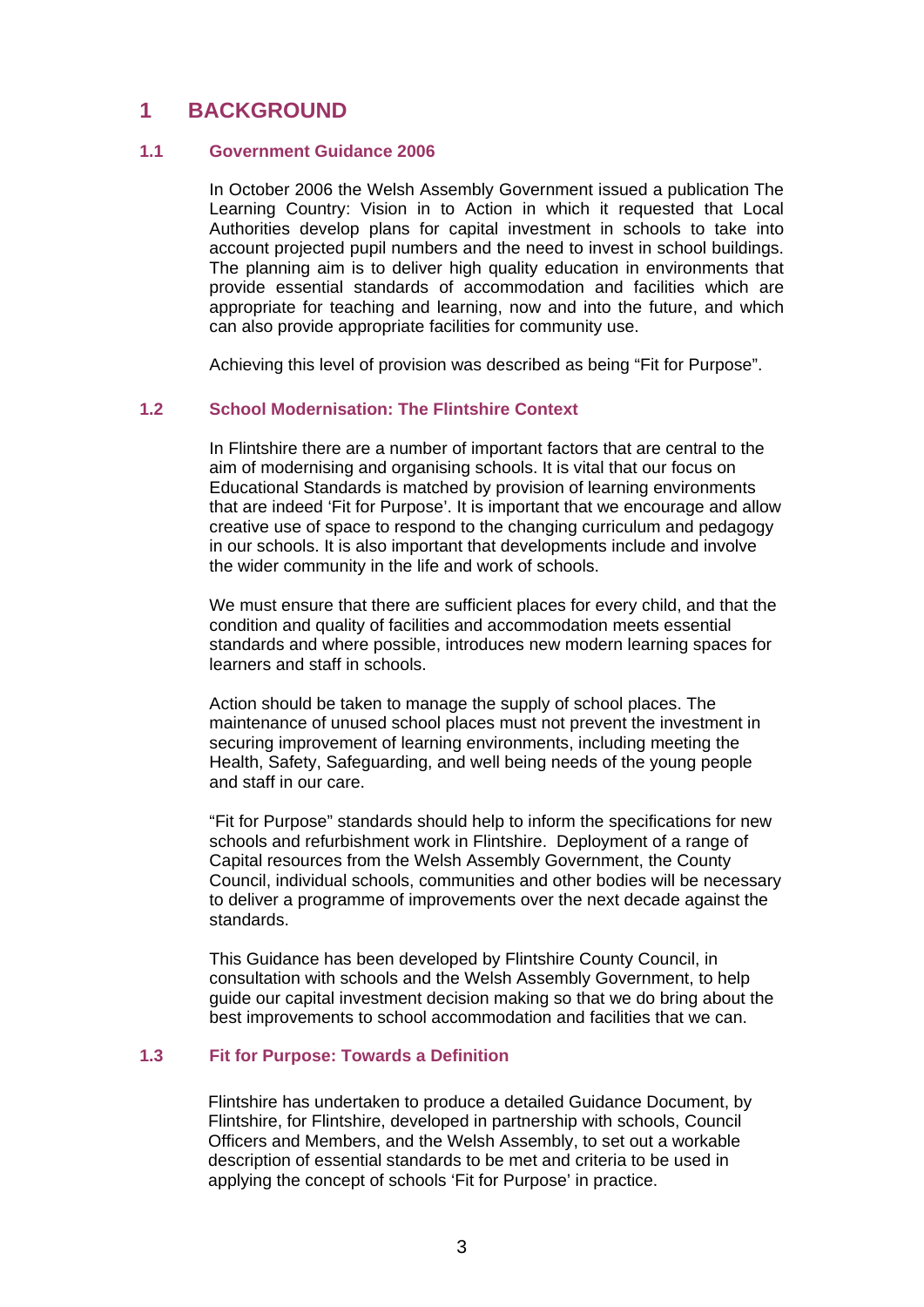#### **1.4 Purpose of this Guidance**

This guidance document represents Flintshire's approach to setting out essential standards for the development and improvement of accommodation and facilities in schools that need to be met through capital investment programmes and school improvement action plans in schools in Flintshire. In simple terms this guidance provides a 'minimum or essential standards checklist' to be used in conjunction with the measurement of the condition, suitability and sufficiency of accommodation and facilities of schools, and against which priorities for capital investment and asset management can be assessed.

#### **1.5 Scope and Applicability of this Guidance**

This document is designed to provide guidance for future capital investment into Flintshire Primary sector schools. The scope of the guidance is for the existing 75 primary sector schools comprising:

> 1 Nursery School 7 Infant Schools 5 Junior Schools 42 All Through Primary Schools 5 Welsh Medium Schools 5 Roman Catholic VA Schools 6 Church in Wales Aided Schools 3 Voluntary Controlled Schools 1 Foundation School

#### **1.6 Capacity Levels**

The capacity of a school is the number of pupils it can accommodate. LEAs are responsible for assessing the capacities and admission numbers of all the schools they maintain, including voluntary aided and foundation schools and are required to inform the Welsh Assembly Government of newly calculated capacities and admission numbers of schools in their area and of any future changes to them.

Flintshire County Council currently has primary school pupil capacities which vary between 40 and 600 pupil places. This Fit for Purpose Guidance has been designed to apply to the full range of school sizes currently in operation. However, it is possible for Local Authorities to consider introducing minimum and maximum capacity sizes for their Primary Schools to help regulate the distribution of school places and the level of surplus places, which is a requirement of the Welsh Assembly Government, as part of the School Place Planning in Flintshire.

#### **Flintshire Proposal for Consultation: Future Minimum and Maximum Primary School Capacity Levels**

It is recommended that future consultation is undertaken with all appropriate stakeholders, on the advantages and benefits of the use of Minimum and Maximum School Capacity Levels to assist School Place Planning in Flintshire.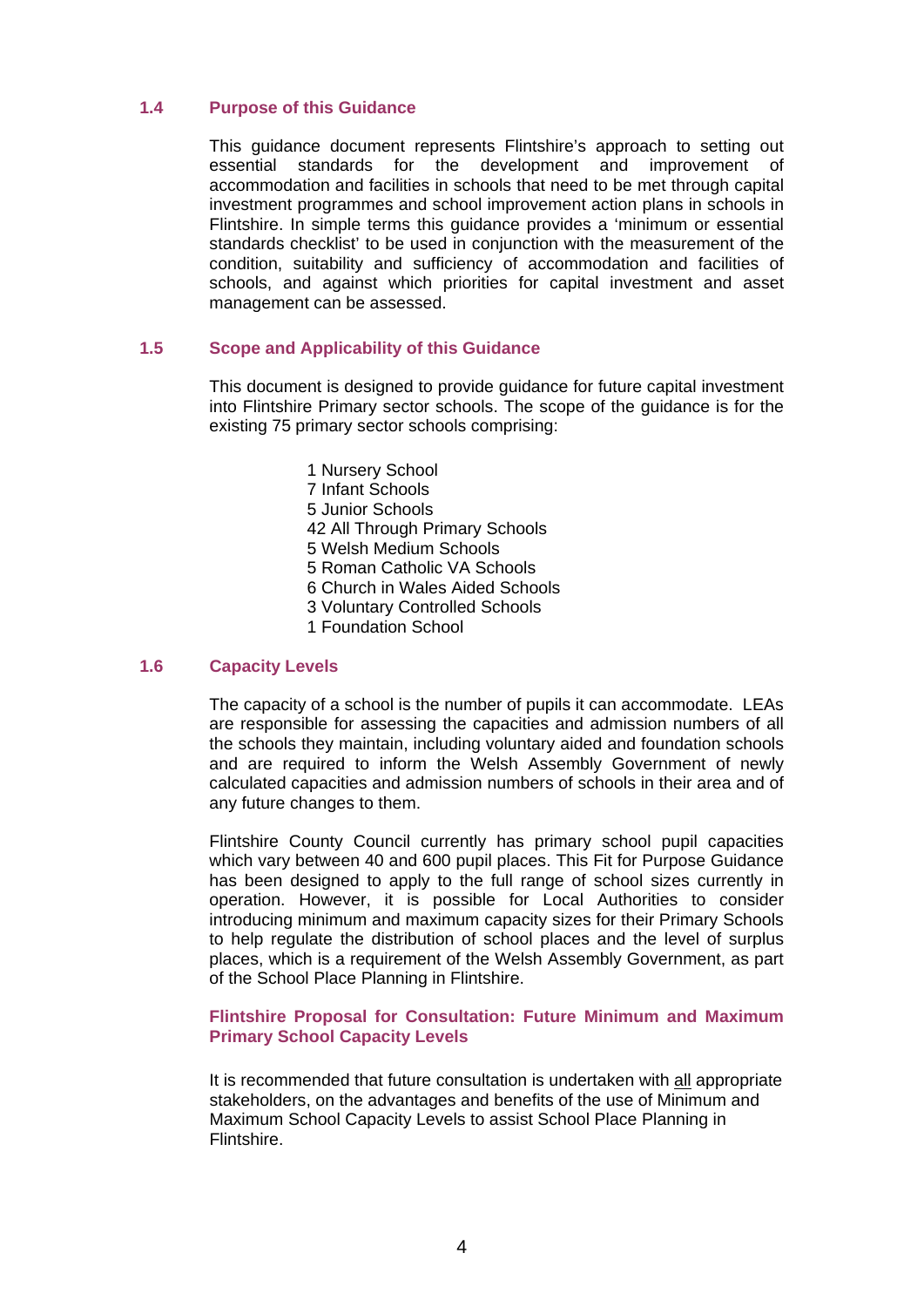#### **1.7 Staff Numbers (Teaching and learning support)**

The Welsh Assembly Government specifies the following ratios in relation to minimum levels of staffing for the provision of care and teaching:

| <b>Age Range</b> | <b>Staff Ratio</b> |
|------------------|--------------------|
| 3-5 year olds    | 1:8                |
| 5-7 year olds    | 1:15               |
| 7+               | 1:24               |

In addition, all schools must have a Headteacher.

Proportionate to the size of the school, staffing in primary schools also involves the use of the following roles:

- a. Secretary
- b. Peripatetic staff
- c. Non- teaching staff including:
	- Cleaning
	- Caretaking
	- Administration
	- Mid day supervisors
	- Catering

#### **1.8 Use of Mobile Classrooms**

Mobile classrooms will be removed from school premises as a priority where these are being utilised for long-term shortage of capacity.

Mobile units will only be utilised to provide short-term capacity, or in instances where classrooms are unavailable (periods of refurbishment etc).

#### **1.9 Safeguarding Children / Child Protection**

Schools should have appropriate signage, security warnings, trespass warnings and direction to main entrance. Car park control signage is required as part of a controlled entrance to the school and separate vehicle and pedestrian entrances to enjoy segregated safe access for pupils and community users. Provision for cycles will vary from site to site but is encouraged and provision should be made where required.

#### **1.10 Security**

Security lighting and CCTV are strongly recommended, however, whether this element of investment is deemed to be essential will vary from school to school. However, in future design briefs attention should be paid to designing out poor visibility and blind spots around schools which make safeguarding children more difficult.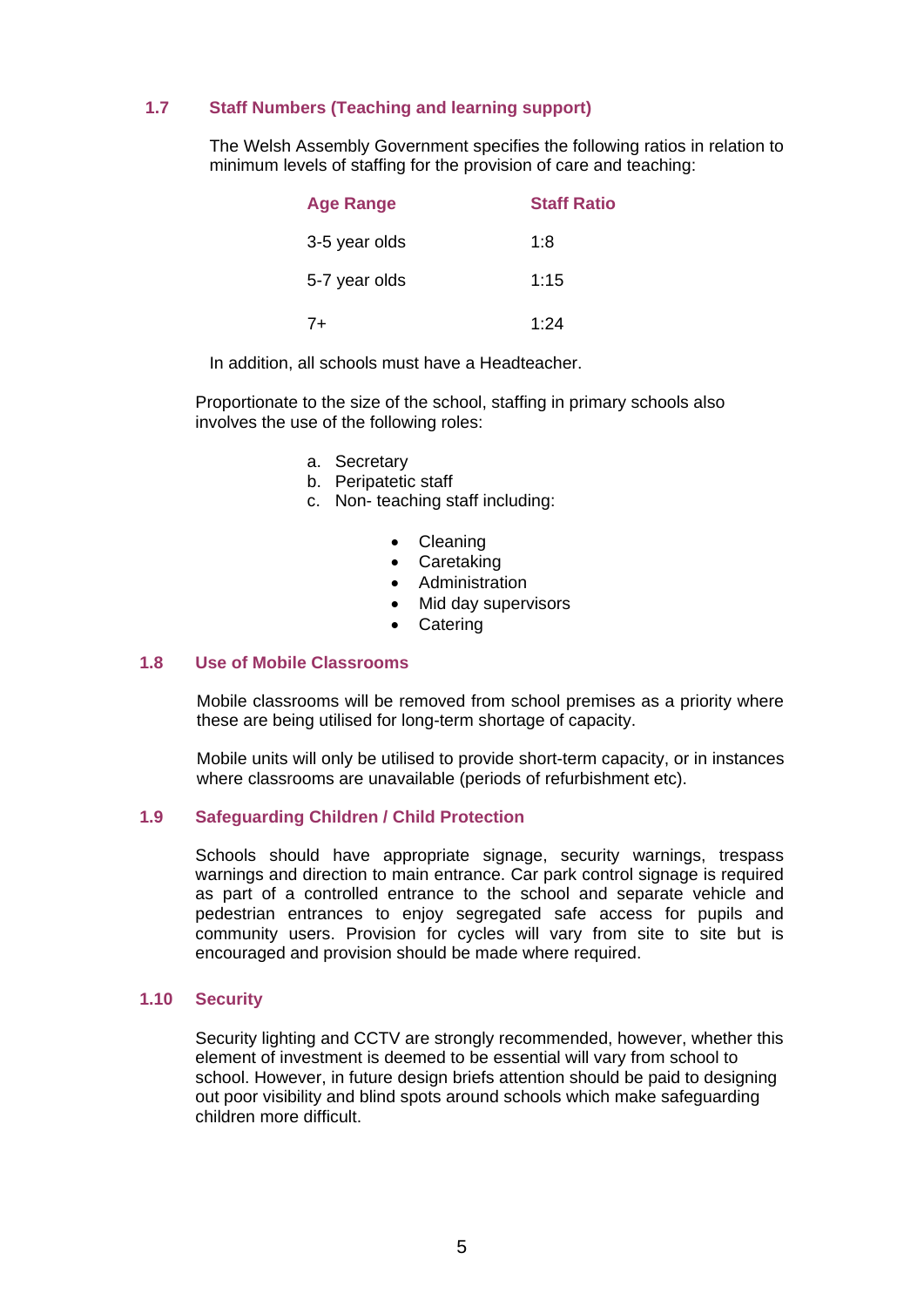#### **1.11 DDA Compliance**

Historically, educational buildings within the County Council have undergone alterations to comply with the Disabilities Discrimination Act (DDA) 1995 on a need by need basis for those pupils with a disability transferring between schools.

It is the aim of the Council to ensure that all schools within Flintshire are DDA compliant as a basic necessity by 2016, through a rolling programme of capital investment.

#### **1.12 Accommodation for Religious Diversity**

Schools should have appropriate arrangements, hall or other suitable space to accommodate opportunities for worship across a range of religions.

#### **1.13 Sustainability**

Flintshire along with all other Welsh Authorities has signed the Welsh Declaration on Climate change and committed to reducing its emissions by a minimum of 3% per annum. This will be superseded by a commitment by Flintshire County Council to achieve a 60% reduction in carbon emissions over the next 12 years, to its entire portfolio of buildings.

It is essential that funding allocated to Flintshire schools is used effectively and appropriately by designing and installing long term sustainable energy systems. An additional benefit of this approach will be to make our schools more comfortable and improve the educational environment for our children by making them fit for purpose.

In future, greater emphasis should therefore be placed on energy use, and a more holistic approach taken when refurbishing our schools, for example, to insulate walls and roofs, replace windows before installing new boilers, and operate a building management system so that boilers can be accurately sized to match the hearing requirements of the school.

Where lighting is in need of modernization, installation of modern high frequency fittings with occupancy/daylight controls should be considered.

Installation of renewable energy systems should be considered where feasible. Usage of water run off systems to recycle water may also be considered.

#### **1.14 Community Use**

 Modernised schools of the future will be required to further develop and enhance their role within the community. As well as providing increased access for the community for sports and other educational facilities and resources, the school will wish to consider a range of other services and activities to improve the learning and well being of the pupils, their families and for the wider community.

The accommodation needs of each school to facilitate community provision will vary. However, consideration should be given to location and access for efficient management and maintaining site security e.g. zoning of heating and zoned access and control of facilities.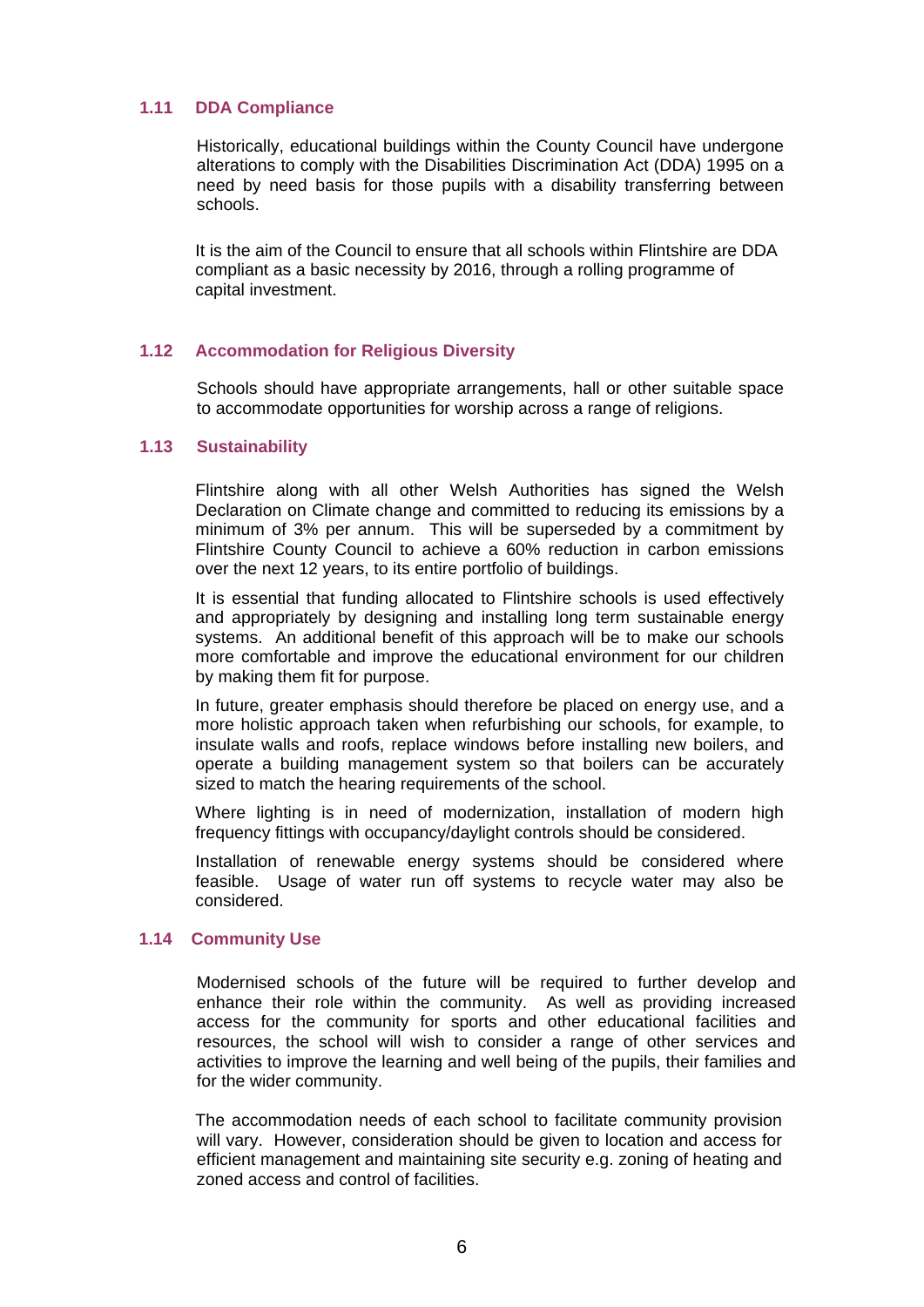Storage of community resources will also need to be considered. Where schools are used as polling stations, separate consideration will need to be given to this in the design brief.

## **2 The School Building**

### **2.1 Learning Spaces/Classrooms**

As the fundamental aim of education is to produce learners who are increasingly responsible for their own learning and able to make full use of new technologies we refer in this document to learning spaces as opposed to teaching areas.

In order to deliver the changing Foundation Phase and Key Stage 2 curriculums successfully, the spaces for learning will in future need to facilitate/accommodate:

- Flexible learning in small and large group spaces for independent and collaborative learning, indoors and outdoors.
- Integrated IT systems.
- The organisation of a wide range of resources that can be accessed independently by children.
- Sufficient storage for teacher resources and pupil work, ideally with a 'walk-in', lockable store cupboard.
- Foundation Phase classrooms must have access to a secure outdoor space that encompasses a mixture of soft and hard play areas, shade and shelter, access to water and provision for gardening.
- Classroom/learning spaces should have two sinks, at an appropriate height for the age range of the pupils, to separate practical craft work and food preparation.

To deliver the Welsh Assembly Government priority of Community Focused Schools, the spaces for learning will also need to facilitate/accommodate:

- Adult learning and family support programmes.
- Activities/services to meet identified community needs, indoors and outdoors.

#### **2.2 Specialist Practical Spaces/Areas**

These are enclosed, lockable rooms, centrally positioned for whole school use, fitted with specialist equipment for food technology and shared by all classes.

This room should be suitable for at least a group size of 8.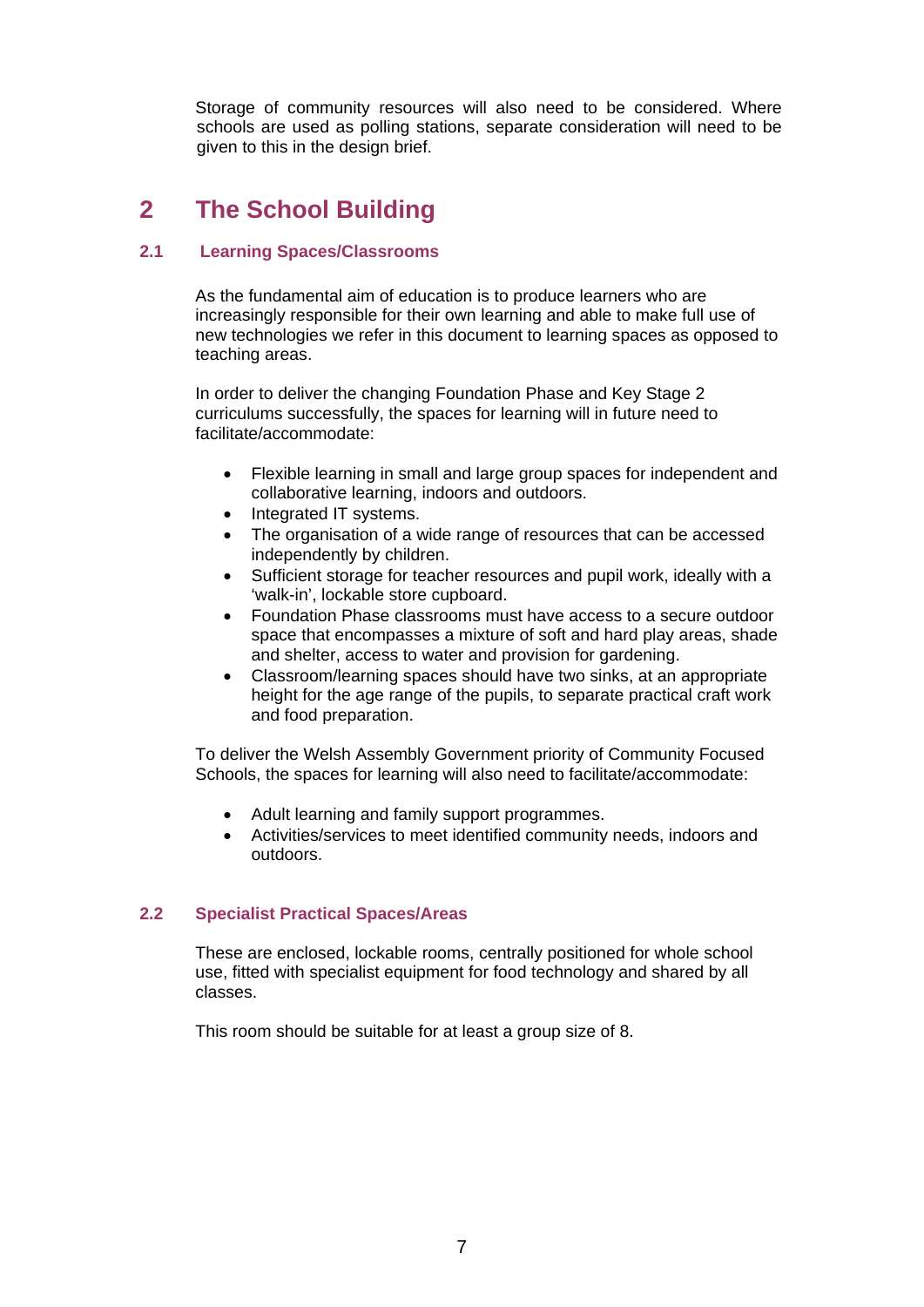#### **2.3 ICT Bases**

2.3.1 Flintshire County Council has no preference for whether provision of a separate dedicated ICT Room is required or whether it is provided at the point of learning (within the classroom). Sufficient capacity and facility is most important to enable appropriate teaching and learning.

Integrated and flexible ICT provision will include access to technology, as appropriate for all learners, including provision for intergenerational and adult learning so the location of ICT equipment and access arrangements will need careful consideration.

- 2.3.2 Minimum requirements:
	- a. Schools will be "wireless"
	- b. One projector point per teaching area and supporting infrastructure.
	- c. Each classroom and hall to have a pc driven display device.
	- d. Sufficient power provision to the school and all power supply to IT equipment to be surge protected.
- 2.3.3 The minimum bandwidth standard should be in compliance with Welsh Assembly Government recommendation (currently 2 meg).

In addition, WAG recommend that there is provision of pupil access to computers that meets the following standard or ratio:

- **8 pupils to 1 PC for Primary Schools**
- **2 pupils to 1 PC in Special Education Schools**
- 2.3.4 Schools will have a suitable capacity server located in a secure, but easily accessible and appropriate and ventilated or air conditioned space, with file restrictions in line with Council criteria.
- 2.3.5 Performance assessment of IT equipment should be carried out on a 2 year cycle.

#### **2.4 Halls and Studios**

- 2.4.1 Schools should have at least one school hall on site to provide for whole school collective worship, physical education, dance, drama, music, school performances and community gatherings.
- 2.4.2 Halls and studios are unfurnished spaces that have particular height, finish, lighting, acoustic criteria and blackout facilities where necessary. The indoor space should have a floor which is easily maintained and suitable for bare foot work and most importantly must not be slippery. The floor should be marked with inlaid line markings to define the working area to prevent collision with walls etc together with markings for games activities. The hall should be well lit, and appropriately heated and ventilated.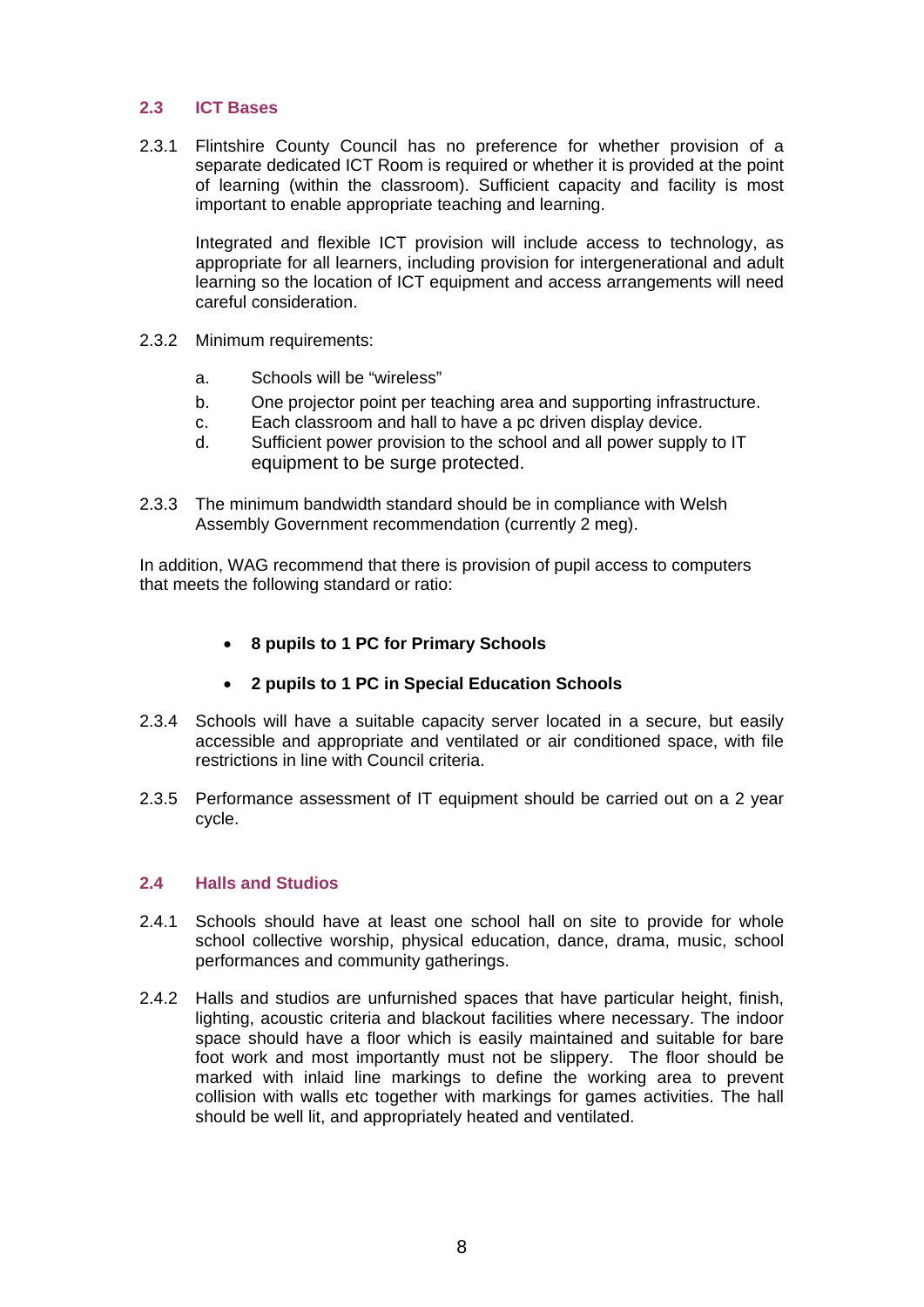- 2.4.3 In any primary school the total area for halls and studios should include at least one hall or studio for every 200 pupil places and will be fitted with emergency lighting, smoke detectors, water sprinklers, drama lighting, TV point, IT network point and a lesson change over bell system.
- 2.4.4 Ideally the area should be lit as much as possible from natural daylight, though where illumination is necessary this should be fluorescent lighting maintained at a luminance of 350 lux with a maximum glare index of 19.
- 2.4.5 120m<sup>2</sup> is the minimum size for reception and Key Stage 1 (KS1) and 140m<sup>2</sup> for KS2 sufficient for PE and dance (ideally with a sprung floor and ample wall space to accommodate fixed climbing frames and apparatus for both Foundation Phase and KS2. Ideally the walls should be free of protuberances (e.g. radiators,).
- 2.4.6 The height of the hall or studio should not be below 5.2m to accommodate games activities.

However, where the height of the hall or studio falls below the desired 5.2m no alteration to the fabric of the building will be made. Ideally the hall should allow for the possibility of climbing ropes suspended from a track way attached to ceiling trusses.

2.4.7 Where the hall is used for dining it will require an adjacent servery and kitchen and separate provision should be made for the storage e.g. tables, chairs. Ideally this area should be separate from that required for the storage of PE and gymnastic equipment.

## **3 Internal Non-Teaching Spaces**

Internal non teaching spaces include rooms such as:

#### **3.1 Storage**

- 3.1.1 Storage areas are broken down in to teaching storage and non-teaching storage as follows:
- 3.1.2 Teaching Storage
	- a. Pupil personal belongings

The area of storage must include coat and bag storage for all pupils Coat and bag racks to be located in separate cloakrooms or in corridors though ideally in circulation routes that are not dead ends as specified in BB99 Part C.

#### b. Full height lockable storage

This specifically relates to storage above 2.1m high, whether in the form of furniture units or walk in stores and will count as non teaching area. There should be at least  $1m^2$  for every classroom easily accessible by staff (but not pupils), for resources such as valuables or hazardous items.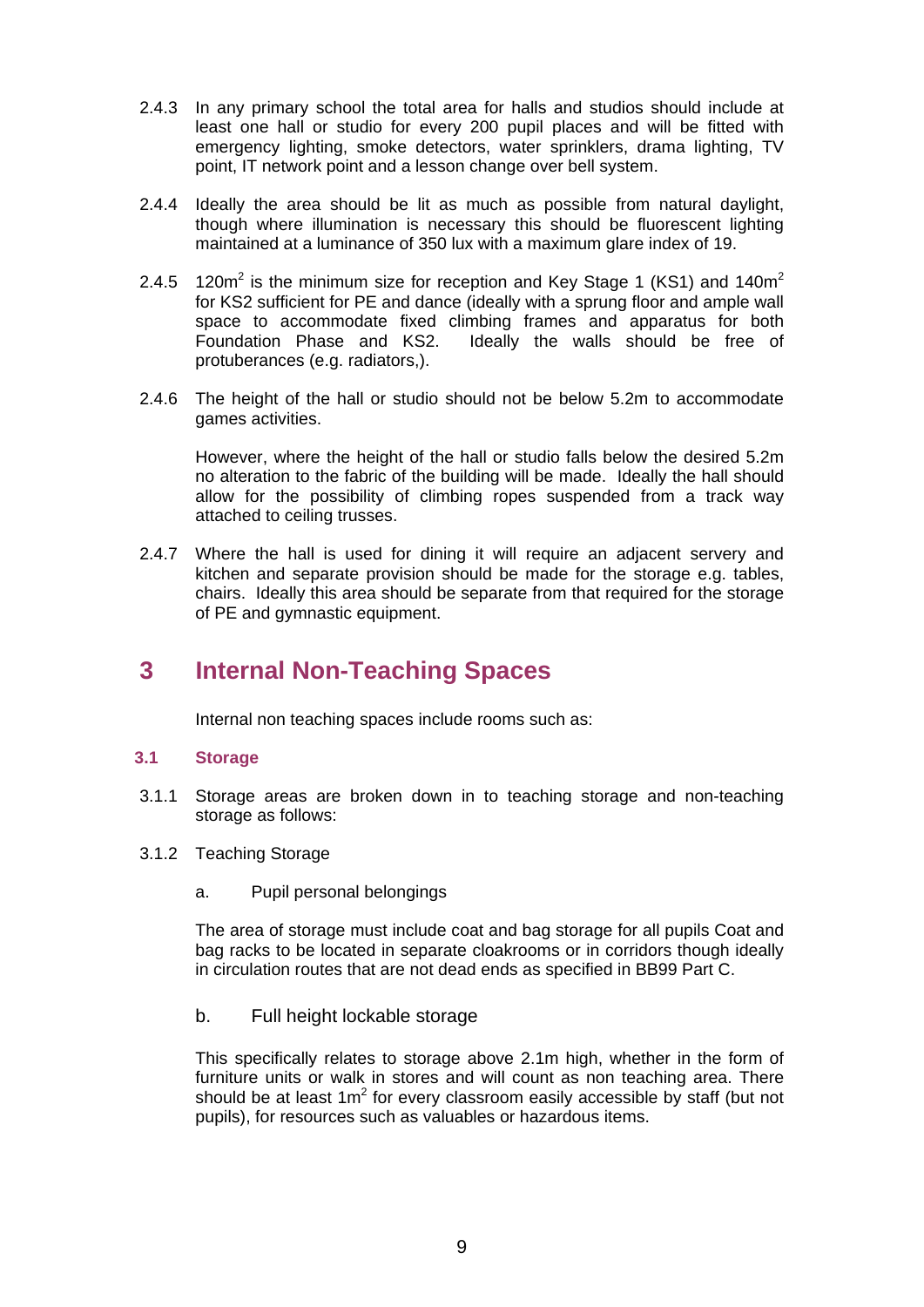#### 3.1.3 Specialist walk in stores

For shared curriculum resources at least two  $6m<sup>2</sup>$  store rooms in any school ideally accessed from the corridor or shared teaching area.

3.1.4 Indoor/outdoor PE storage

Opening on to the long side of the main hall and ideally also accessible from outdoors. The storage area should be a minimum of 10% of the area of the hall and include shelving for the storage of gymnastic equipment and other games resources. The entrance to the storage area should be wide enough to enable safe movement of equipment.

3.1.5 Non- teaching storage

Other non-teaching storage includes:

- a. Secure storage for valuable items such as personal records located adjacent to or within close proximity of the school office.
- b. Storage for mobility equipment and aids for disabled pupils
- c Central storage of book stock such as paper and pens.
- d. Lockable storage for maintenance equipment and hazardous substances for cleaners and caretakers.
- e. Chair and table store when the hall is used for dining this may be positioned between the kitchen and hall and can double up with the servery.
- **f. Other non teaching storage to include storage for community use e.g. playgroups, before/after schools clubs to include lockers and long term equipment storage.**

#### **3.2 Staff and administration**

- 3.2.1 The staff and administration area sits mostly within the non teaching area. In Flintshire, schools should have an office for the Headteacher (of at least 10  $m<sup>2</sup>$ ) and a separate office for school administration.
- 3.2.2 Medical Inspection room (M.I.) this room may also be used by visiting therapist or other support for pupils with SEN and disabilities.
- 3.2.3 Work and social space for teaching staff usually this takes the form of a central staff room and will include a designated ICT area and free tables for laptop and general work.
- 3.2.4 Schools should also have a separated designated PPA workroom with ICT access which can accommodate a minimum of two people.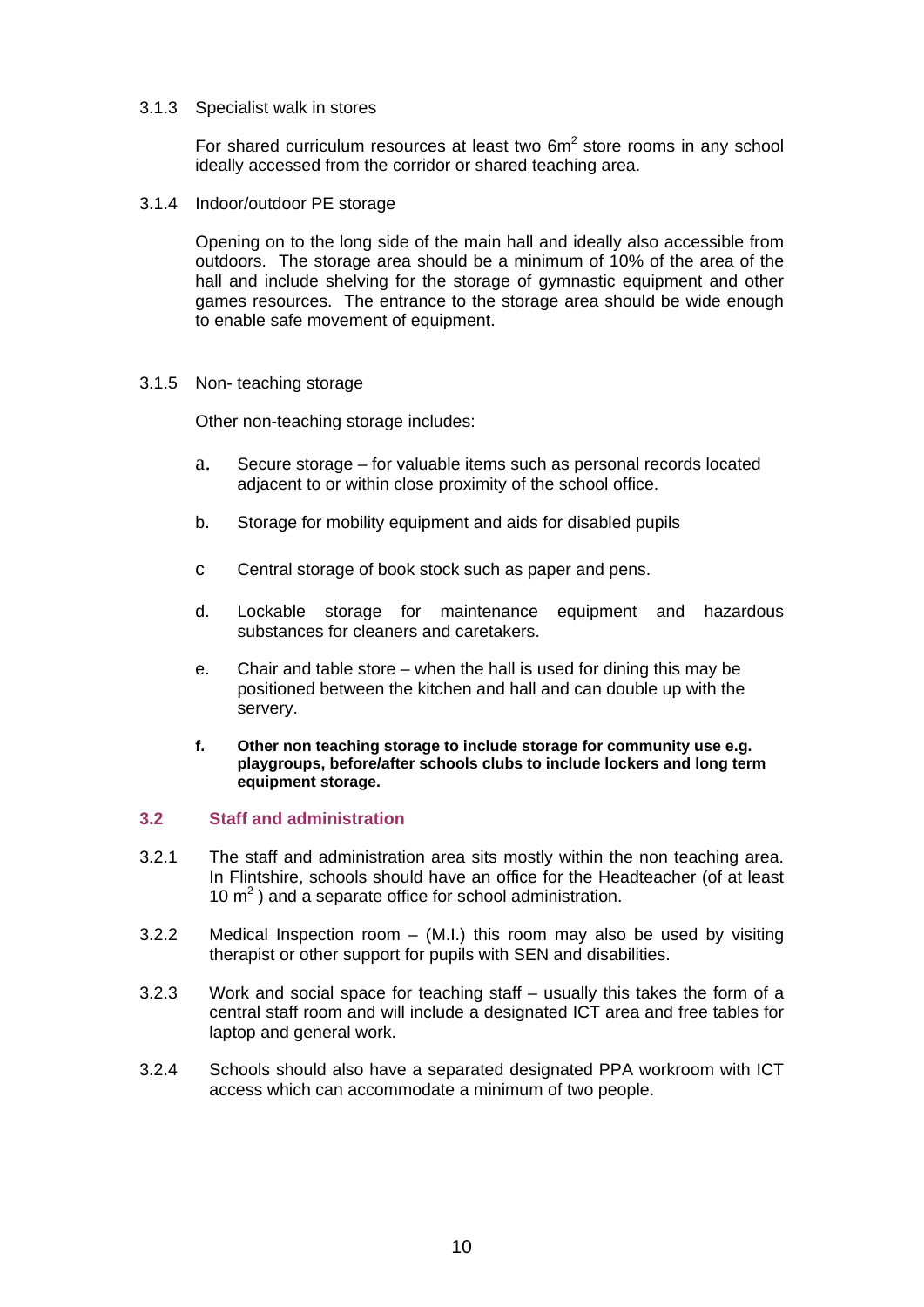- 3.2.5 Storage units for teachers' personal possessions should also be included within the staffroom. A proportion of these storage units should be set aside for use by visiting staff.
- **3.3 Staff and administration area includes offices, main office, secure reception area and reprographic facilities.**
- 3.3.1 Offices to be utilised by other senior teaching staff such as deputy or assistant heads who may need privacy for interviews or pastoral support.
- 3.3.2 A main office to be utilised by administrative staff with storage space for confidential records and linked to reception.
- 3.3.3 A secure reception area this should provide access to the rest of the school and be adjacent to the recognised main entrance.
- 3.3.4 Reprographic area this will be located in a separate room from the main office (but not in a circulation area) and may include ICT print services. The room should be adequately ventilated.
- 3.3.5 A dedicated, multi-functional meeting room, within the zoned entrance area, so that it can be used by visitors without them entering the main school. This room will accommodate:
	- a. Parental meetings
	- b. Community learning programmes
	- c. Multi-agency meetings
	- d. Governors Meetings
	- e. INSET meetings
	- f. Interview
- 3.3.6 Caretaker's office where permissible office facilities will be included within the storage area but will not be provided independently.

#### **3.4 Staff Room**

- 3.4.1 There is no minimum requirement for the provision of a staff room. The Authority however recognises the benefits that grouped areas provided and therefore where not currently provided will seek to locate space for the provision of a suitably sized social and dining area for staff. This will include a kitchen area with:
	- a. Sink
	- b. Fridge
	- c. Dishwasher
	- d. Zip boiler
	- e. Storage
	- f. Staff room to be sited close to the main entrance.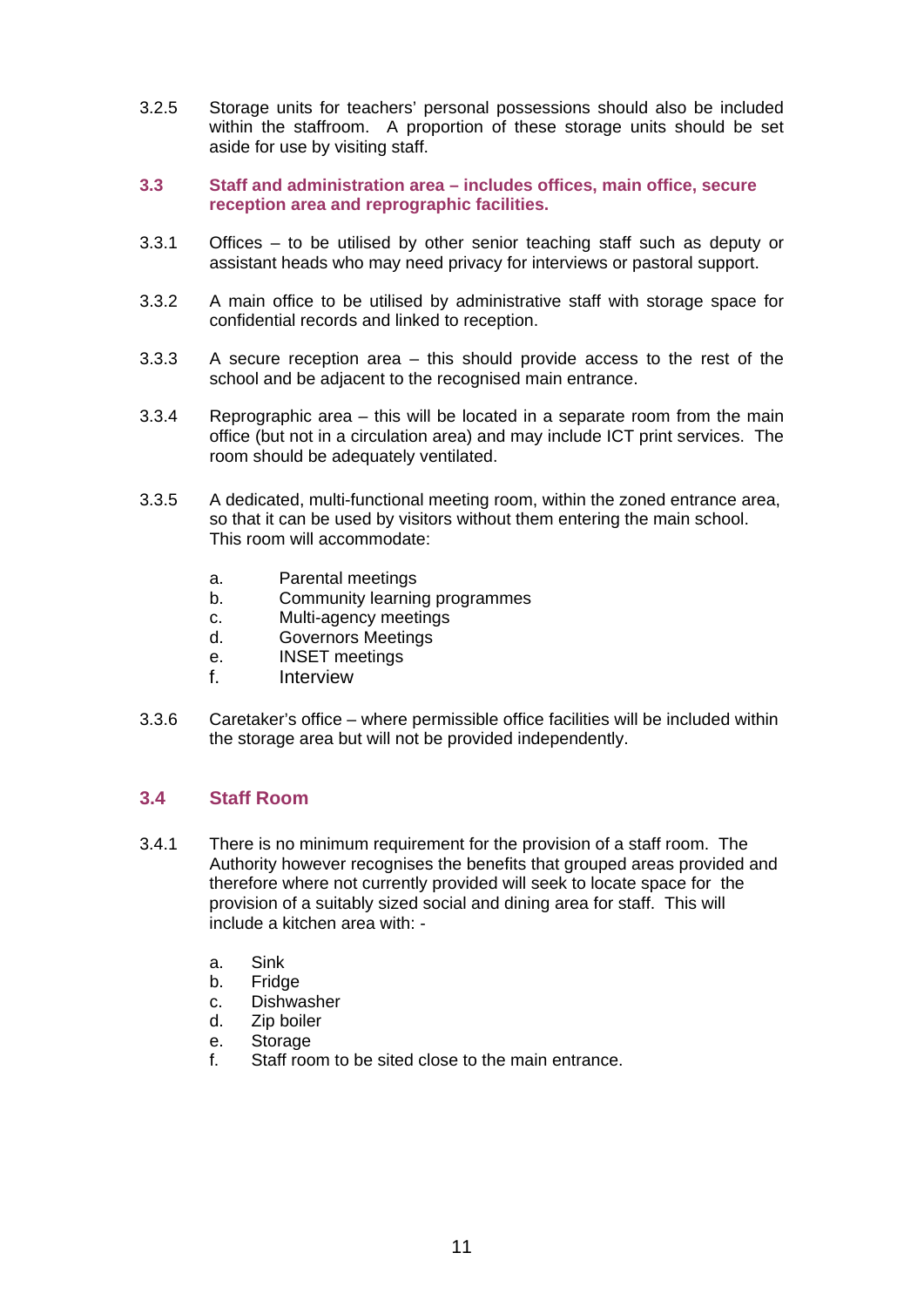3.4.2 The size of a school staffroom will be determined by the overall capacity of the school.

> Additionally, the pupil age range of the school should be taken into consideration and the related staffing requirements e.g. Foundation Phase staffing ratios.

#### **3.5 Learning Resource Areas**

- 3.5.1 Learning resource areas are generally spaces used for informal learning and shared by the whole school. The total area for this category of space should include
	- at least one Library (10m<sup>2</sup> + 0.05m<sup>2</sup> for every pupil place)
	- at least one Group Room ( $2m^2$  + 1.1m<sup>2</sup> for every pupil place)<sup>1</sup>

 $1$  These rooms are usually SEN resource areas and may accommodate between 6 and 15 pupils.

3.5.2 Where a school currently has no provision of a small group room, but where a classroom below the WAG minimum of 15 pupils is present, the room will be re-designated as a small group room.

#### **3.6 Library**

- 3.6.1 Schools within the Authority must have at least one designated library. In schools where the library function has been dispersed into several areas within the school, attempts will be made to provide a central designated library to assist with optimisation of space.
- 3.6.2 The library should be of sufficient size to accommodate a class of 30 pupils seated on the floor (carpeted) and also include:-
	- Appropriate book storage units
	- Soft informal seating
	- Some work tables/chairs (for a group of 8 pupils)
	- ICT area including provision for minimum of 2 computers one dedicated to support library management system, one for pupil use. (Wireless facilities would also support the use of additional laptops).
	- Ceiling mounted projector & whiteboard
- 3.7.2 Staff Toilets
	- a. These should be a separate facility for the first 15 full-time equivalent members of staff and another one for every further 15 (not including catering staff). In schools with less than 120 pupils with a majority of female teachers an option to make one of the toilets unisex.
	- b. Accessible Toilets

These are intended for disabled pupils, staff or visitors. Provision counts towards the total staff provision, though will not count towards pupil provision.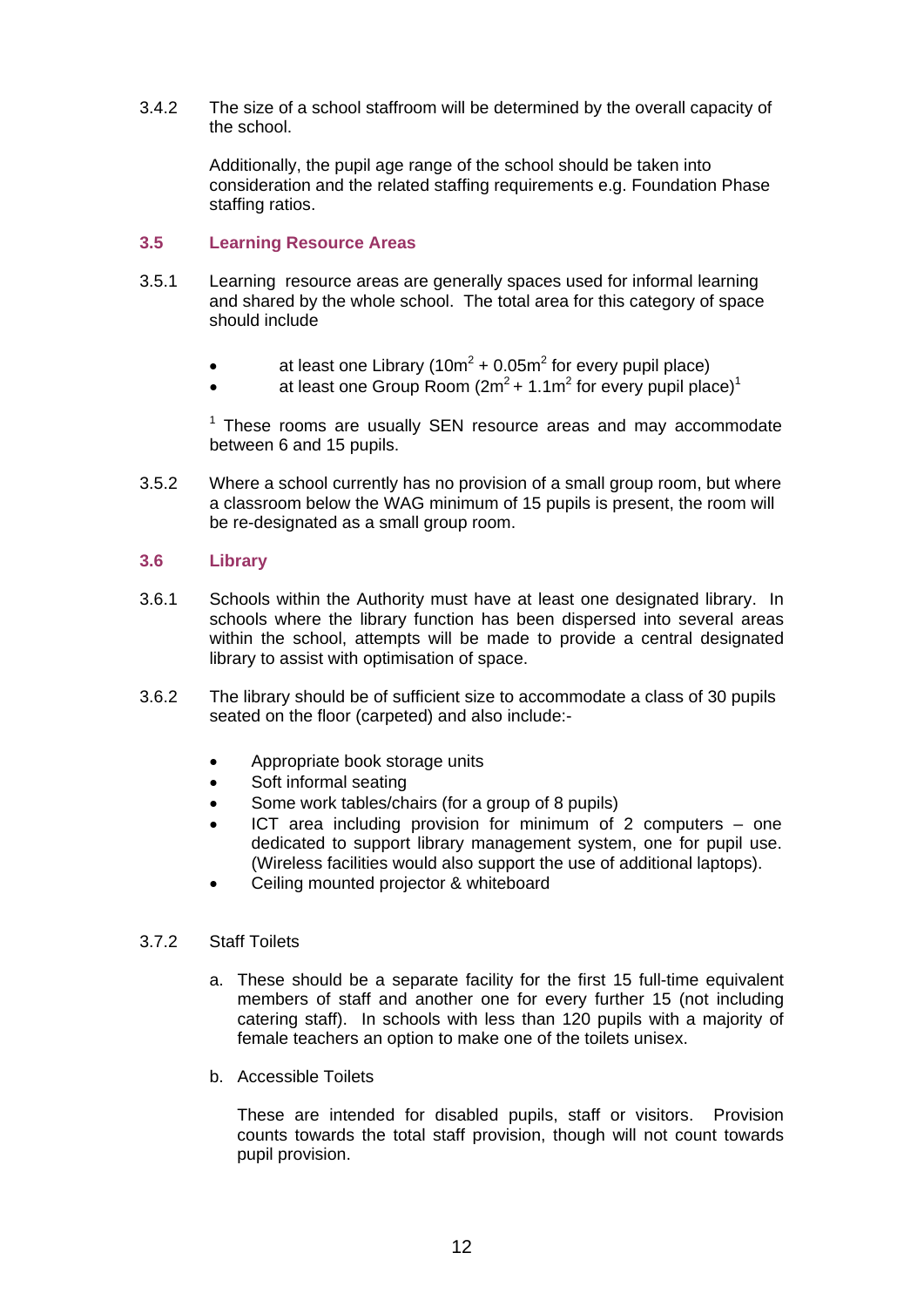#### 3.7.3 Changing Rooms

Where changing rooms are not currently provided within schools due to a shortage of space this will not be seen to be detrimental to educational provision.

However, whilst this is not a statutory requirement at this moment in time consideration should be given to the provision of separate changing rooms for boys and girls at a size ratio of  $0.5m^2$  per pupil. The changing rooms should include bench seating and facilities to hang items of clothing.

#### **3.8 Kitchen Facilities**

- 3.8.1 Not all schools prepare hot food, though all schools require a kitchen area. The kitchen area must include facilities for cold storage, preparing food and drink and washing up.
- 3.8.2 The size of the kitchen facilities is based upon the number of pupil places.
- 3.8.3 For kitchens preparing only cold food and drink the area is calculated as  $0.1\text{m}^2$  per pupil. Therefore a school with 210 pupil places should have a combined kitchen area of  $21m^2$

Where the school does prepare hot food the kitchen area should also include;

- Sufficient area and facilities for safe preparation & cooking of food
- Toilets and Personal care for catering staff including a changing area
- Cook's Office
- Storage area suitable for the storage of cleaning materials in compliance with Chemicals Or Substances Hazardous to Health (COSHH) regulations
- Separate secure storage for dry goods
- Provision for both refrigerated and frozen goods
- Sufficient circulation space for acceptance of goods and removal of waste
- Provision of a servery
- 3.8.4 For kitchens preparing hot food and drink the area is calculated as  $15m^2 +$  $0.15m<sup>2</sup>$  per pupil. Therefore a school with 210 pupil places should have a combined kitchen area of  $46.5m<sup>2</sup>$

#### **3.9 Circulation**

- 3.9.1 Circulation areas include corridors and reception areas, though may also be within the teaching space where the school is 'open plan' in design.
- 3.9.2 Building Bulletin 99 stipulates that a corridor leading to two or more teaching spaces should have a width of at least 1.8m and shorter corridors 1.2m.
- 3.9.3 Due to the practicality of increasing corridor widths in schools of particular designs it would be cost prohibitive to increase widths in line with new build standards. In instances where the circulation of pupils has been found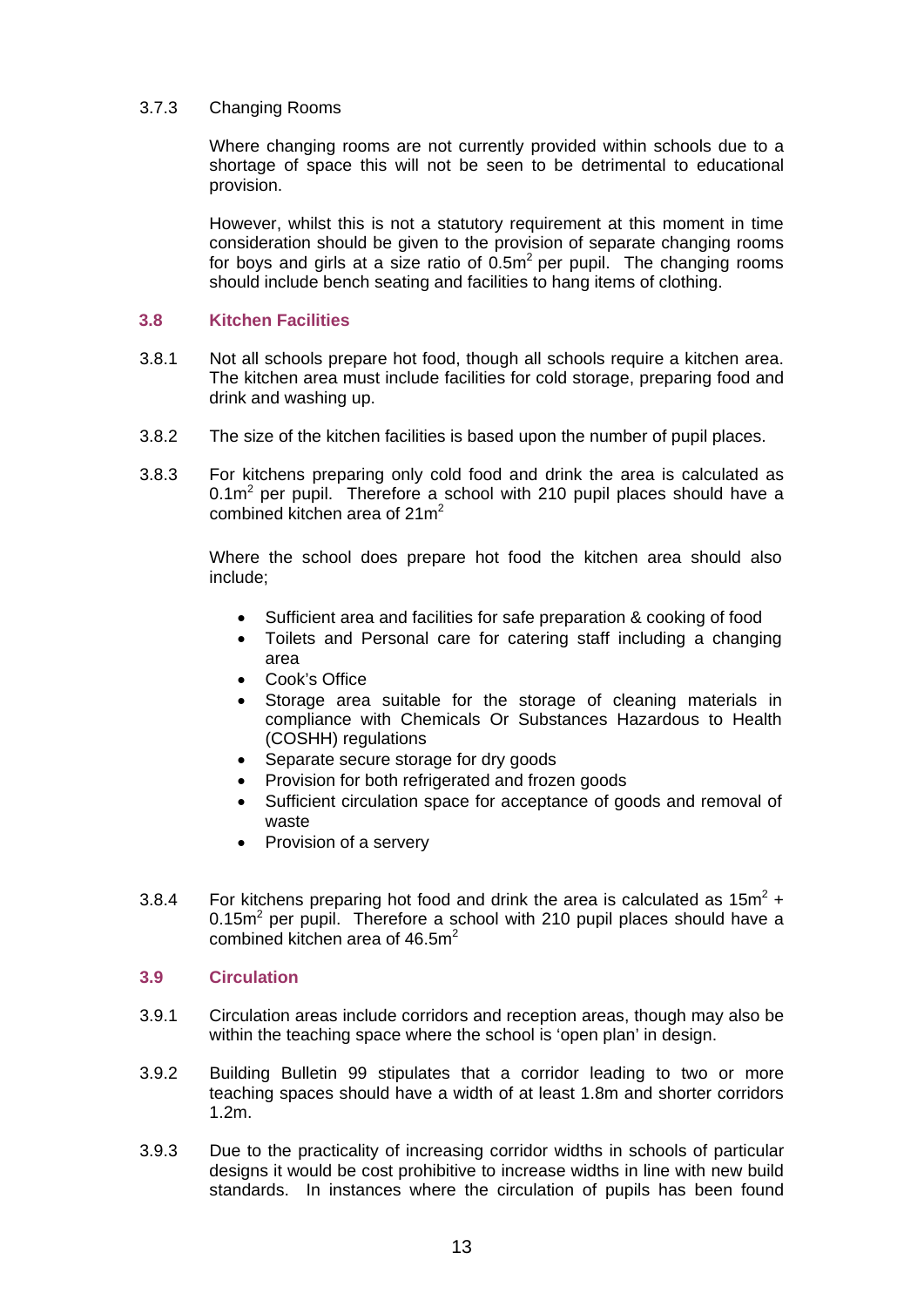during suitability assessment to be compromised this needs to be managed by the schools (informal one-way, staggered times).

## **4 External Areas**

#### **4.1 Site Security**

- 4.1.1 All schools will be fully secure to ensure safety to pupils and staff from external influences. This may require a 1.4 metre palisade fence line around the curtilage of the property. All properties will have lockable gated entry point with separate vehicle and pedestrian entrances.
- 4.1.2 Where possible vehicle and pedestrian segregation will be used up to the main or recognised front entrance.

#### **4.2 Entrance Paths and Roads**

4.2.1 All school sites will have clearly defined road markings and speed restrictions.

#### **4.3 Car Parking and Drop Off**

4.3.1 The number of car parking spaces required will vary in line with the size and use of the school. The minimum requirement is to ensure compliance with Local Planning Guidance Note No 11 – Parking Standards.

| <b>Land Use Type</b>                   | <b>Standard</b>                                                  |  |  |  |
|----------------------------------------|------------------------------------------------------------------|--|--|--|
| <b>D1 Non Residential Institutions</b> |                                                                  |  |  |  |
| Education – Pre school                 | 1 car space per 25m2 gross floor area + 1<br>car space per staff |  |  |  |
| Education – Primary*                   | 1.5 car spaces per classroom                                     |  |  |  |
| <b>Community Uses</b>                  |                                                                  |  |  |  |
| <b>Education - Primary</b>             | 4 per classroom                                                  |  |  |  |

\* For Primary Schools provision must also be made within the curtilage of the development for the safe setting down and picking up of children, preferably by use of circulatory systems.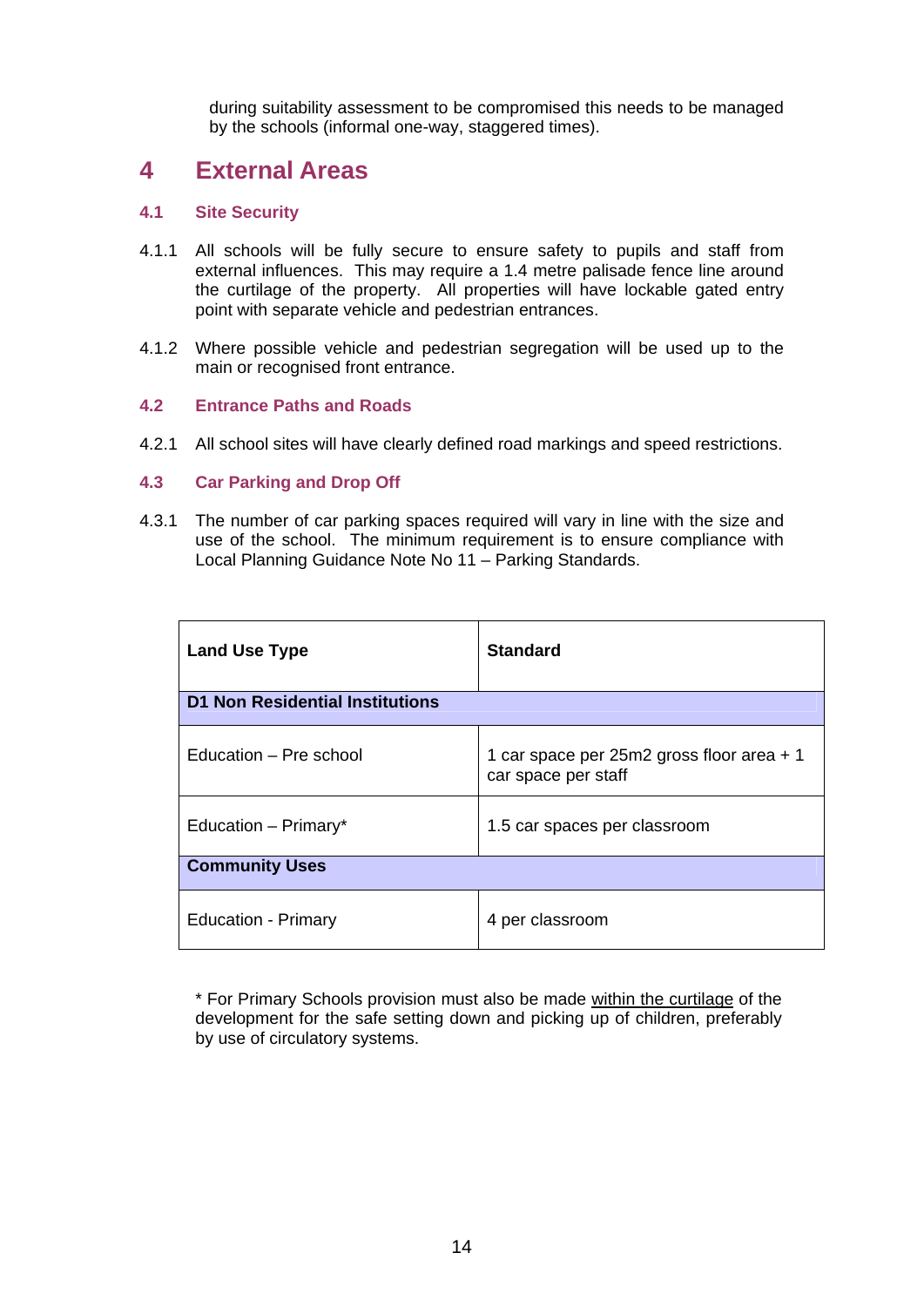#### **4.4 Playing Fields**

4.4.1 Section 77(7) of the Schools Standards and Framework Act 1998, which is designed to protect school playing fields, defines 'playing fields' as any land in the open air which is provided for the purposes of physical education or recreation, other than any other prescribed description of land.

Schools will have the following allocated areas sized in accordance with their designed capacity. This will be in accordance with Building Bulletin 99 (BB99) part D for Primary schools:

- Sports pitches
- Games Courts (hard surfaced)
- Soft informal and social area
- Hard informal and social area
- Habitat areas

For a sports pitch or games court to qualify towards the minimum requirement it should meet the following criteria (BB85 School Grounds a Guide to Good Practice Section E)

- Suitable for the playing of team games
- Laid out for that purpose
- Capable of sustaining team sports for at least 7 hours a week during term time

The facilities should also cater for a straight running track of 60-80 metres in length with a width of 6 to 8 lanes together with the provision of a long jump pit (confirm with Alan and check with Health and Safety).

Schools will have a flexible pitch appropriately marked with facility to insert goal posts of differing sizes to suit a variety of team sports including football, rugby, and hockey.

In instances where the playing fields are found to be too small in area, but where there is an over provision of car parking against Local Planning Guidance No.11 the allocation of this area will be reduced in the first instance to meet the shortfall in sufficiency of the external playing fields.

Both grassed and hard play areas should have sufficient margin between the designated play area for a 'run-off' area. The hard play areas should be marked for both traditional games as well as a variety of interesting playground markings for recreational play by children in break times.

Blank hard surfaces provide little challenge or interest to young children. It would therefore be appropriate to consider the introduction of apparatus of an adventure type such as concrete drain pipes, stepping stones, obstacle courses and other cognitive play areas not designated for PE activities. Such